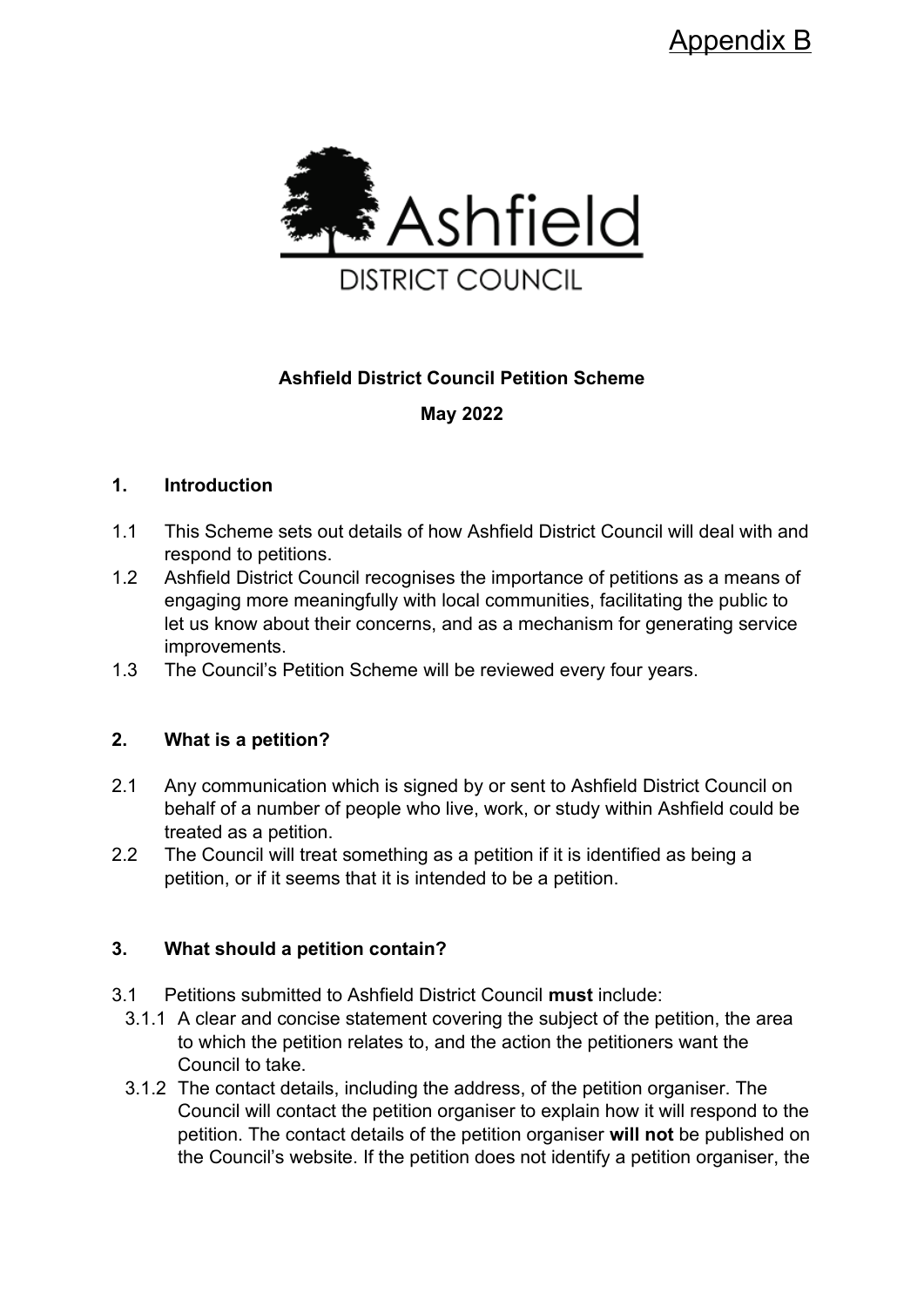Council will contact petition signatories to agree who should act as the petition organiser.

- 3.1.3 The name, address, and signature of any person supporting the petition.
- 3.1.4 The name, address, and email address of any person supporting an epetition through the Council's website.
- 3.1.5 Date the petition was submitted.
- 3.2 Signatures for a petition should be collected no more than 6 months before it is submitted. This ensures that issues raised within a petition are considered within an appropriate time period.

#### **4. Exclusions**

- 4.1 Submitted petitions that are determined by the Chief Executive to be vexatious, discriminatory, abusive, unreasonable, or otherwise inappropriate will not be accepted. This could include:
	- 4.1.1 **Vexatious:** The Chief Executive will take into account all circumstances of the petition with the key question of 'is the petition likely to cause distress, disruption, or irritation without any proper or justified cause?'
	- 4.1.2 **Discriminatory:** A discriminatory petition could be one that implies or states that a group of people or an area receives better, or worse, services because of that group's predominant religion, race, sex, or other protected characteristic, as covered by discrimination legislation.
	- 4.1.3 **Abusive:** Petitions that are directed at individuals or their professional ability.
	- 4.1.4 **Unreasonable:** Petitions that ask the Council to act in contrary to legislation.
	- 4.1.5 **Inappropriate:** This could include petitions relating to ongoing legal proceedings, or that target individual members of a community.
	- 4.1.6 Any petition submitted to Ashfield District Council will be considered on its merits, and not based on who is submitting the petition.
- 4.2 Petitions relating to Planning or Licensing applications are not covered by the Council's Petition Scheme and will be referred to the relevant committee for consideration.
- 4.3 In the period immediately before an election or referendum, the Council may need to deal with a petition differently. If this is the case, the Council will contact the petition organiser to explain why and to discuss a revised timescale.
- 4.4 Petitions will not normally be considered if they are received within 6 months of another petition having already been considered by the Council on the same matter.
- 4.5 Ashfield District Council will only accept e-petitions submitted through its website.
- 4.6 If a petition does not follow the guidelines set out in this scheme, the Council will not accept it. The petition organiser will be contacted in this scenario with the reasons why the petition has been declined.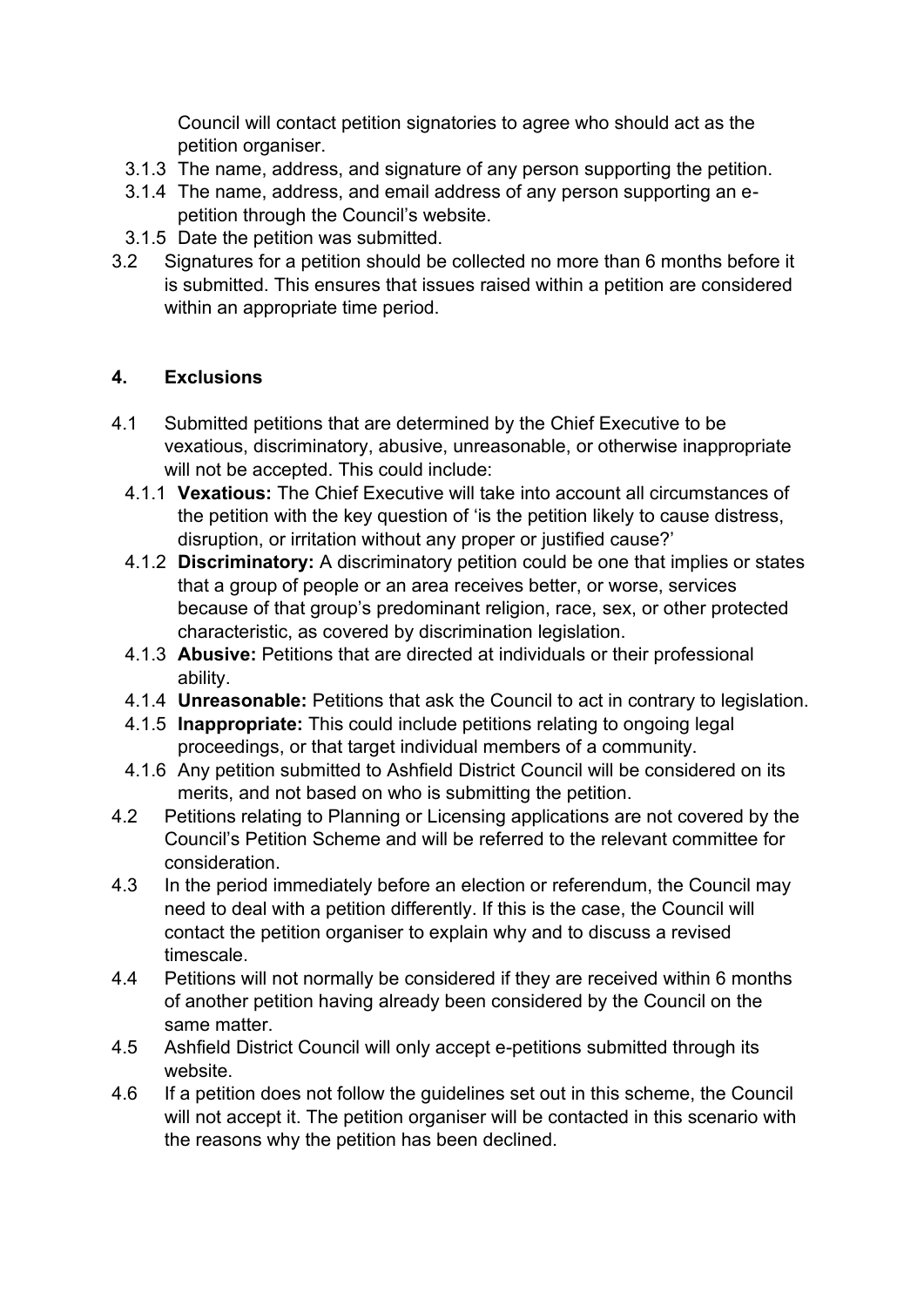#### **5. How to submit a petition**

5.1 Paper petitions, accompanied by a covering letter identifying the key information outlined above, can be sent to:

**Democratic Services Team Ashfield District Council Council Offices Urban Road Kirkby-in-Ashfield Nottingham NG17 8DA**

- 5.2 Petitions can be submitted by email to: [democratic.services@ashfield.gov.uk](mailto:democratic.services@ashfield.gov.uk)
- 5.3 Petitions submitted by email must follow the guidelines set out in this scheme.
- 5.4 Petitions can also be created and submitted as an e-petition through the Council's website. E-petitions must follow the same guidelines as paper or email petitions set out in this scheme. E-petitions can be submitted [here.](https://democracy.ashfield-dc.gov.uk/mgEPetitionListDisplay.aspx?bcr=1)
- 5.5 The petition organiser will need to provide the Council with their name, address, and email address.
- 5.6 E-petition organisers must set how long the petition is to be open for signatures, with a minimum period of **at least one month** and a maximum period of **6 months**.
- 5.7 Upon creating an e-petition, it may take up to **10 clear working days** before it is published on the Council's website. This is to allow the Council time to ensure the e-petition follows the guidelines set out in this scheme.
- 5.8 If the Council feels it cannot publish the petition for some reason, the petition organiser will be contacted and with the reason(s) why. The petition organiser will be offered the opportunity to make changes and resubmit an e-petition following feedback from the Council, this must be done within **10 clear working days** of the Council contacting the petition organiser.
- 5.9 Once an e-petition closes for signature, the petition organiser will receive an acknowledgement within **10 clear working days** as set out at section 6 of this scheme.
- 5.10 E-petition signatories will be asked to provide their name, postcode, and valid email address when signing an e-petition. Once this information has been submitted, an email will be sent to the provided email address to confirm the email address is valid. Once the email address has been validated, the signature will be added to the petition.
- 5.11 Anyone viewing an e-petition listed on the Council's website will be able to see the name of any signatories, but not their address or email address.
- 5.12 All e-petitions currently available for signature can be viewed on the Council's website.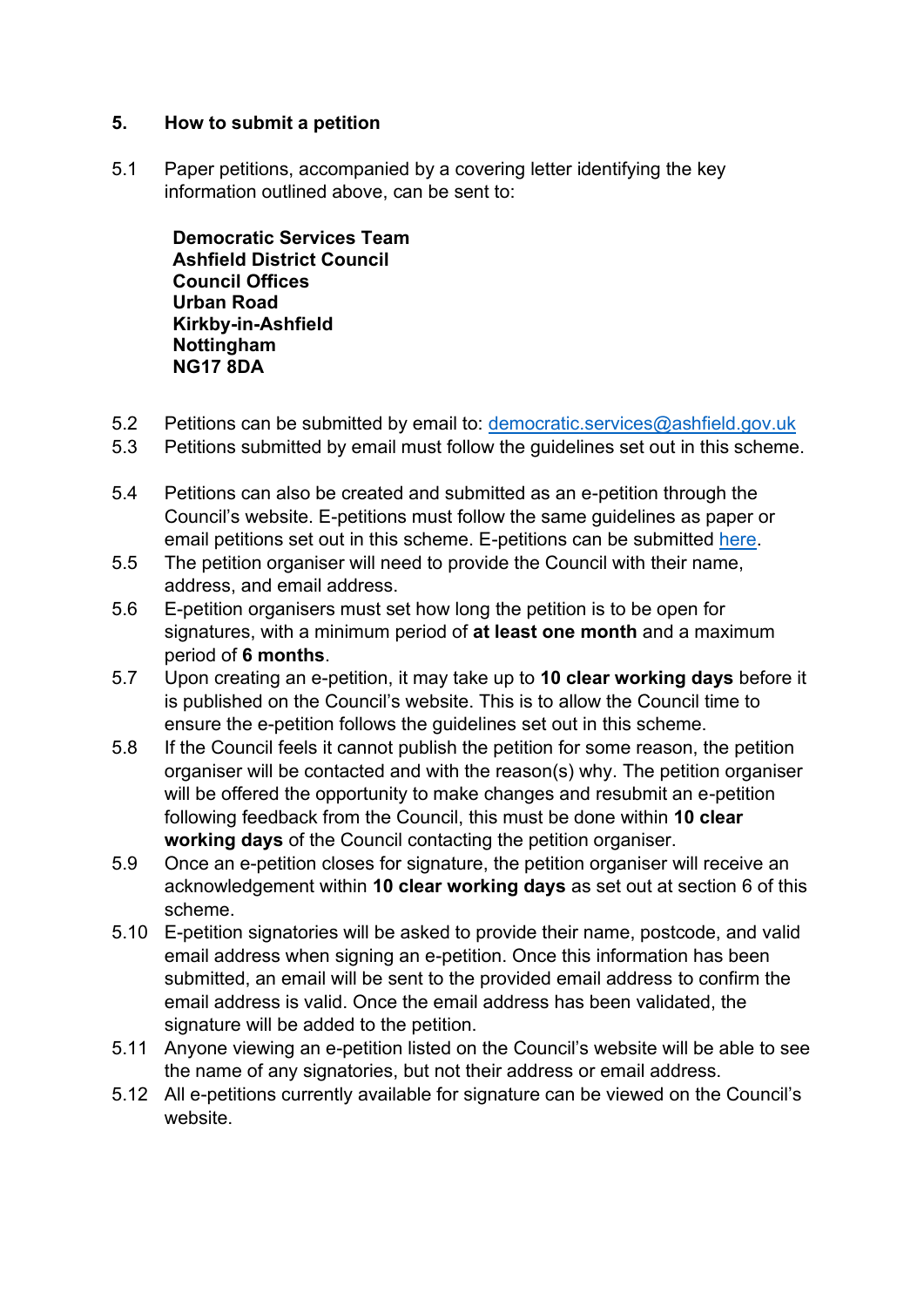- 5.13 Petitions that meet the required signatory threshold (see section 8 below) can also be presented to a meeting of the Council. These meetings take place regularly; please see the [Council's calendar of scheduled meetings](https://democracy.ashfield.gov.uk/mgCalendarMonthView.aspx?GL=1&bcr=1).
- 5.14 If you would like to present your petition to the Council or would like your Ward Councillor or someone else to present it on your behalf, please contact the Democratic Services Team at least **10 clear working days** before the meeting.
- 5.15 Petitions presented to a meeting of the Council are subject to the thresholds set out at section 8 within this scheme.

# **6. What will Ashfield District Council do when it receives a petition?**

- 6.1 The Council will send an acknowledgement to the petition organiser within **10 clear working days** of receiving the petition. The acknowledgement will let the petition organiser know how the Council plans to deal with the petition in accordance with this petition scheme, and when they can expect to hear from the Council again.
- 6.2 If the Council receives two or more petitions relating to the same issue(s), consideration will be given to amalgamating the signatories with the approval of the petition organisers.
- 6.3 To ensure people know what the Council is doing in response to the petitions it receives, the details of all petitions submitted to the Council will be published on the Council's website.

#### **7. How will Ashfield District Council respond to a petition?**

- 7.1 Depending on the number of people that have signed the petition, it will be dealt with in one of the following ways:
	- 7.1.1 If a petition submitted to the Council contains **between 10 and 199 signatures**, it will be responded to in accordance with [Ashfield District](https://www.ashfield.gov.uk/your-council/about-the-council/compliments-and-complaints/)  [Council's Compliments and Complaints procedure](https://www.ashfield.gov.uk/your-council/about-the-council/compliments-and-complaints/).
	- 7.1.2 If a petition submitted to the Council contains **between 200 and 749 signatures**, it will be discussed at a meeting of the Council's Corporate Leadership Team. The Corporate Leadership Team will endeavour to discuss the petition within **10 clear working days** of it being submitted to the Council. Following discussion, a written response will be provided to the petition organiser within **10 clear working days.**
	- 7.1.3 If a petition submitted to the Council contains **between 750 and 1499 signatures**, it will be referred to the Overview and Scrutiny Committee for consideration. Further information on this can be found at section 8 below.
	- 7.1.4 If a petition submitted to the Council contains **over 1500 signatures**, it will be referred to Full Council for consideration and debate. Further information on this can be found at section 9 below.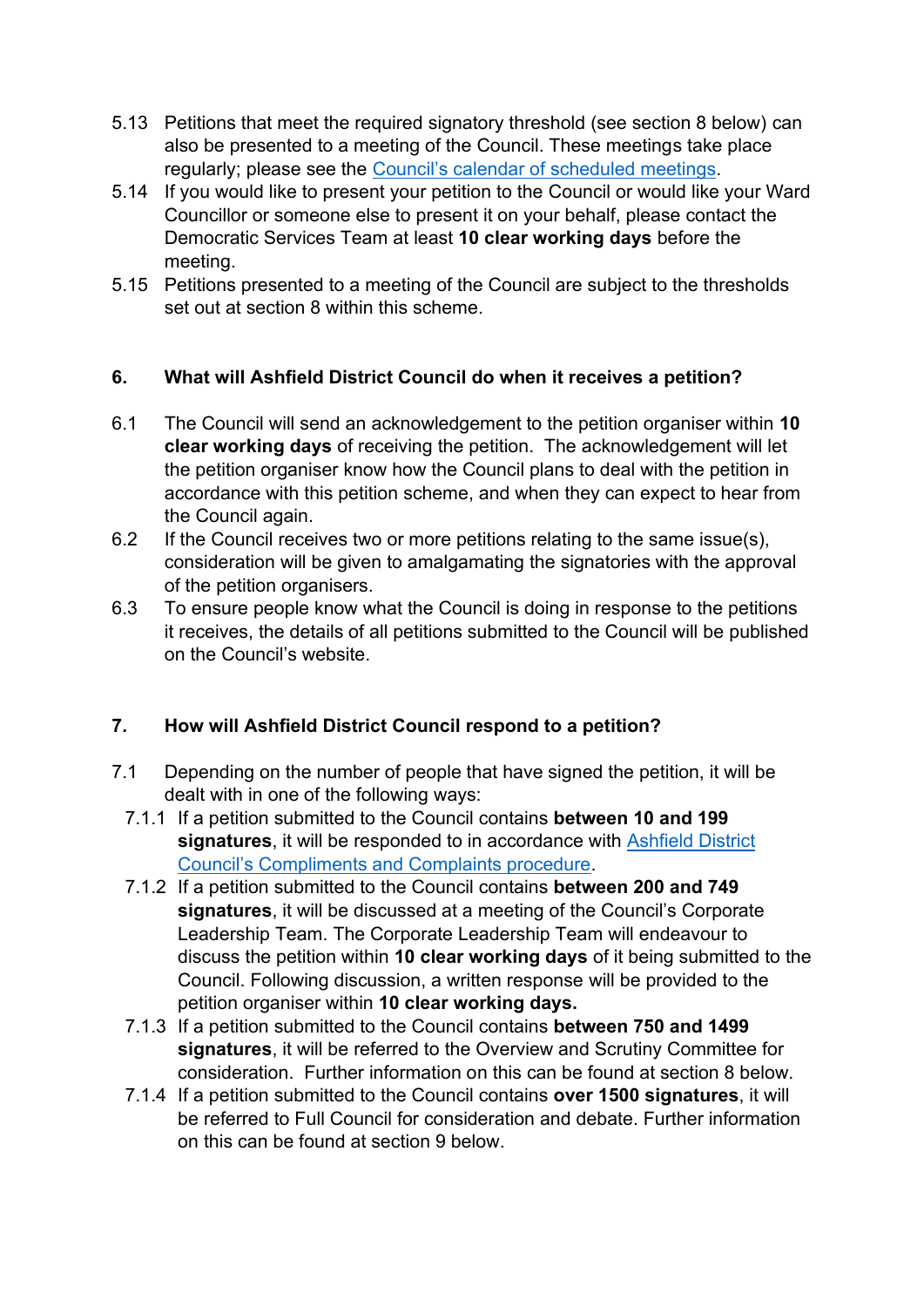- 7.2 The relevant Ward Member(s), Cabinet Members, and Officers will be informed when a petition covering their Wards/areas of responsibility is received, and how the petition will be considered.
- 7.3 If a petition is about something over which the Council has no direct control, it will consider making representations on behalf of the petitioners to the relevant body. The Council works with a large number of local partners and where possible will work with these partners to respond to your petition.
- 7.4 If a petition is about something that a different Council is responsible for, consideration will be given to what the more appropriate method of responding to it is. This could involve forwarding the petition to the relevant Council but could involve other steps. The petition organiser will be informed throughout this process.

# **8. Overview and Scrutiny Committee consideration**

- 8.1 A petition containing **between 750 and 1,499 signatures** will be considered by the Council's Overview and Scrutiny Committee.
- 8.2 The most appropriate Senior Council Officer will be invited to give evidence at a public meeting of the Overview and Scrutiny Committee relating to the issues set out in a petition.
- 8.3 The petition organiser will be permitted a total of **15 minutes** to ask up to a maximum of three questions to the Officer in attendance regarding the petition.
- 8.4 The petition organiser must provide the Service Manager Scrutiny and Democratic Services with written notice of these questions at least **10 clear working days** before the Overview and Scrutiny Committee meeting.
- 8.5 Questions submitted as part of this process considered by the Chief Executive to be vexatious, discriminatory, abusive, unreasonable, or otherwise inappropriate will not be considered. For more information on exclusions, please refer to section 4 above.
- 8.6 Following the questions asked by the petition organiser, a further **15 minutes**  will be allocated to allow discussion between Overview and Scrutiny Committee Members and the invited Officer. During this allocated time, Committee Members may seek further clarification from the petition organiser.
- 8.7 Following discussion, Members of the Overview and Scrutiny Committee may decide to approve recommendations to be submitted to a future meeting of the Council's Cabinet.

# **9. Council debates**

9.1 If a petition submitted to the Council contains **more than 1,500 signatures** it will be referred to Full Council for consideration and debate. This means that the issue raised in the petition will be discussed at a meeting that all Councillors can attend.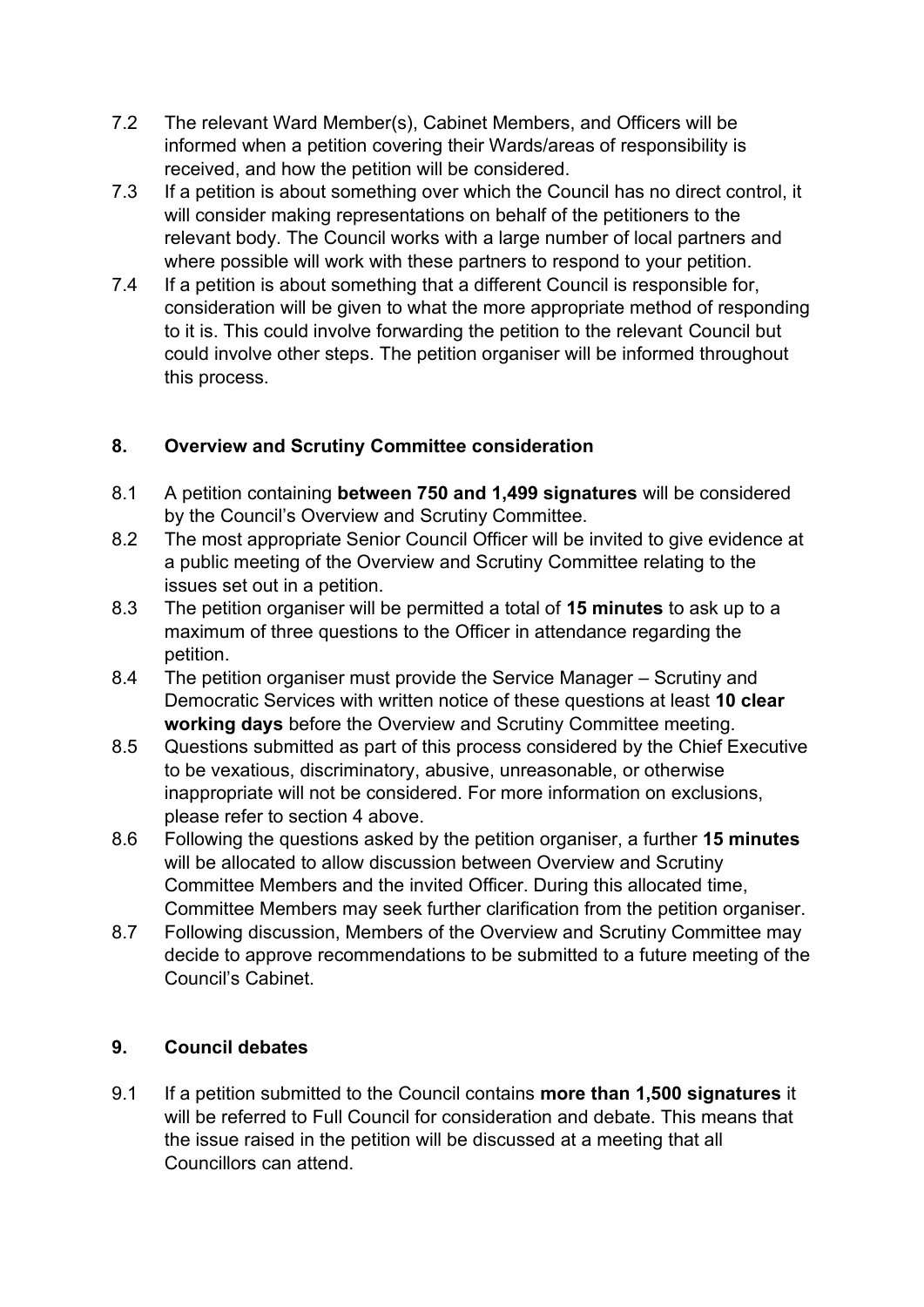- 9.2 If the petition has been submitted at least **10 clear working days** prior to a scheduled formal Council meeting, then it may be considered at that meeting.
- 9.3 The Council will endeavour to consider the petition at its next meeting. However, on some occasions, this is not possible, and consideration will take place at the following meeting. Please see [Ashfield District Council's calendar](https://democracy.ashfield-dc.gov.uk/mgCalendarMonthView.aspx?GL=1&bcr=1)  [of scheduled meetings here.](https://democracy.ashfield-dc.gov.uk/mgCalendarMonthView.aspx?GL=1&bcr=1)
- 9.4 Petitions will not be considered at Extraordinary Council meetings.
- 9.5 The petition organiser will be given **10 minutes** to present the petition at the meeting. The petition will then be discussed by Councillors for a maximum of **15 minutes**; 3 minutes maximum per Councillor.
- 9.6 If a petition submitted to the Council contains **more than 5,000 signatures**, the time allocated for discussion is **30 minutes**; 3 minutes maximum per Councillor.
- 9.7 Several courses of action are available to Council regarding the consideration and debate of a petition, including but not limited to:
	- taking the action requested in the petition
	- undertaking research into the issues raised
	- holding a meeting with the petitioners
	- holding an inquiry
	- calling for a referendum
	- giving the petition further consideration at a future Council meeting
	- referring the petition to the Overview and Scrutiny Committee

# **10. What can I do if I feel my petition has not been dealt with properly?**

- 10.1 If you feel that the steps taken in response to your petition are not adequate, the petition organiser has the right to request that the Council's Overview and Scrutiny Committee review the steps that the Council has taken in response to your petition.
- 10.2 A request for review must be made within **20 working days** of notification of the Council's decision on the petition.
- 10.3 The request for a review must be sent to the Democratic Services Team at democratic.services@ashfield.gov.uk.
- 10.4 A request for review must be accompanied by a short explanation of the reasons why the Council's original response is not considered adequate.
- 10.5 The Overview and Scrutiny Committee will endeavour to consider any requests for review at its next meeting, although this may not always be possible, and consideration will take place at the following meeting. Please see [Ashfield District Council's calendar of scheduled meetings here](https://democracy.ashfield-dc.gov.uk/mgCalendarMonthView.aspx?GL=1&bcr=1).
- 10.6 Should the Overview and Scrutiny Committee determine a petition has not been dealt with adequately; it may instigate an investigation, make recommendations to the Council's Cabinet, or arrange for the matter to be reconsidered at a meeting of the Council.